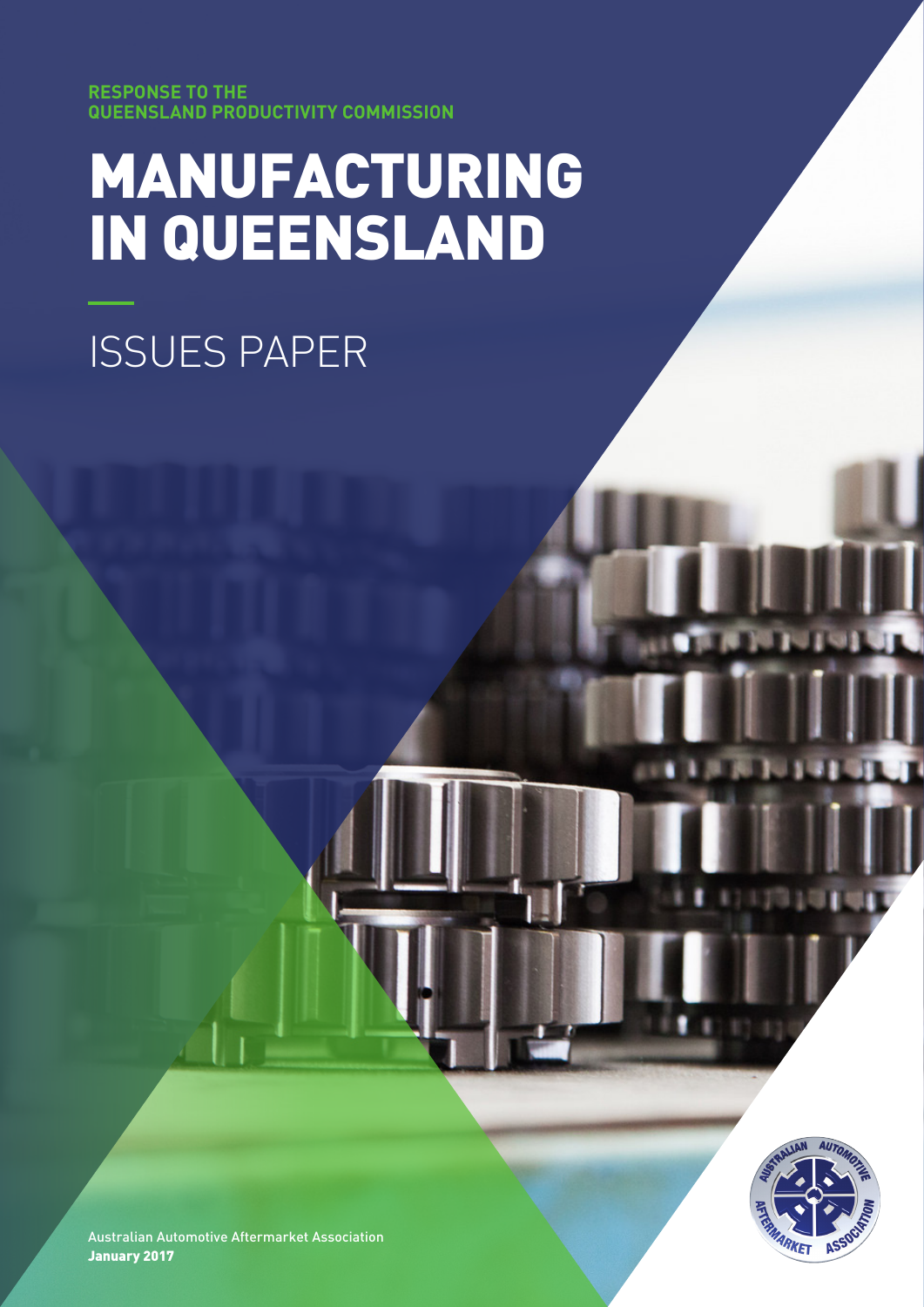#### **FOR FURTHER INFORMATION**

**Ms Lesley Yates** Senior Manager – Government Relations and Advocacy lyates@aaaa.com.au

> **AAAA National Office** Suite 16, Building 3 195 Wellington Road Clayton VIC 3168

> > 03 9545 3333 www.aaaa.com.au

Cover Image: Jack Baldwin, The Lead SA. Used under a Creative Commons Licence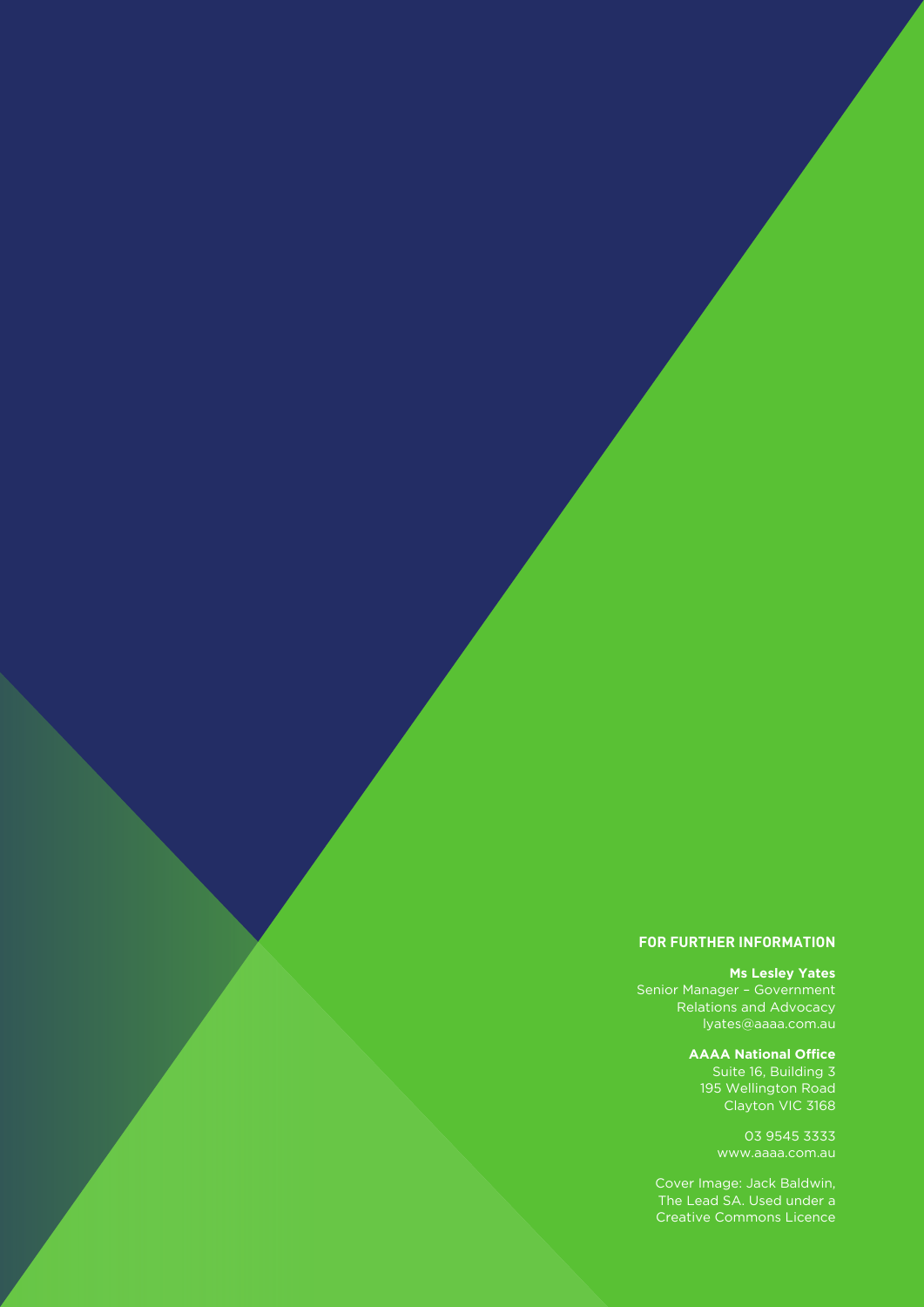### WHO WE ARE

The Australian Automotive Aftermarket Association (AAAA) is the national industry association representing manufacturers, distributors, wholesalers, importers and retailers of automotive parts and accessories, tools and equipment, and providers of vehicle service and repair, and modification services in Australia.





Member companies represented by the association in all categories of the Australian automotive aftermarket

Members include major national and multi-national corporations as well as a large number of independent small and medium size businesses



AAAA member companies export over \$1 billion worth of Australianmanufactured product each year



The parts and maintenance sector is a large and critical component of Australia's \$200 billion automotive industry

**2740k** 

AAAA member companies employ more than 40,000 people



Member companies are located in metropolitan, regional and rural Australia

### **AAAA MEMBERS MANUFACTURE, DISTRIBUTE AND FIT MOTOR VEHICLE COMPONENTS THAT:**

Are replaced regularly throughout the life of the vehicle because of normal wear and tear – e.g. oil, filters, tyres, wiper blades, spark plugs, bulbs, batteries and brake pads.

Last the life of the vehicle or are replaced irregularly during the life of the vehicle, usually as the result of a crash or a major mechanical failure – e.g. seats, instrument panels, engines, and transmission.

1 2 3 Are manufactured and distributed to service and maintain or enhance the appearance and performance of vehicles, including accessories, safety, comfort, appearance, entertainment and information, functional performance, body components, tools and equipment, mechanical, lubricants, additives and chemicals.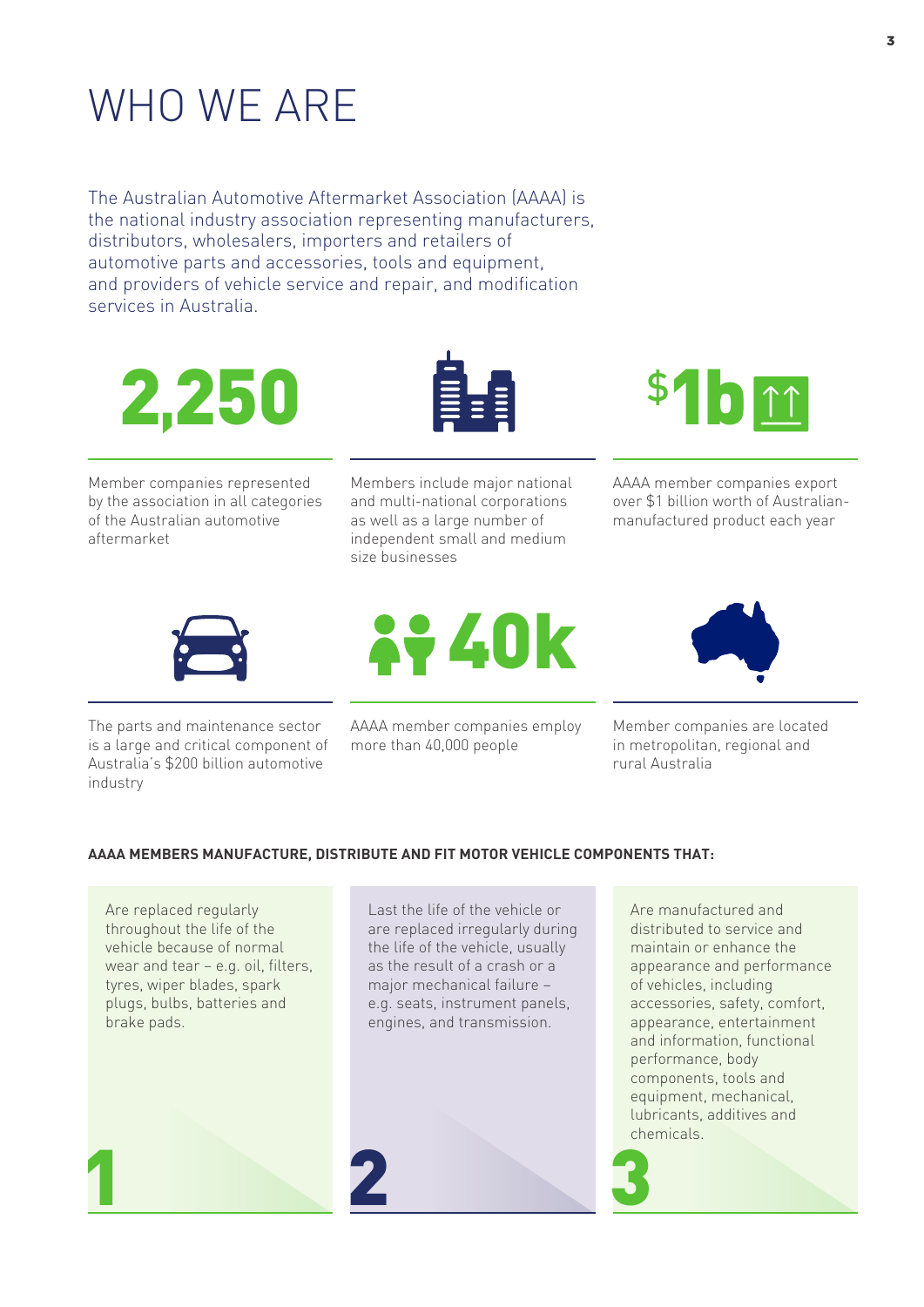### FOREWORD



**Stuart Charity Executive Director**

**The Australian Automotive Aftermarket Association welcomes the opportunity to provide a response to the Queensland Productivity Commission, and commend the Queensland Government for referring this issue to the Commission.** 

The Issues Paper is wide-ranging and appears to cover many of the issues that are pertinent to the future of manufacturing in the 21st century.

This inquiry comes at a critical time for Australia's manufacturing industry. The automotive aftermarket is about to receive a large injection of new blood as some of our country's most experienced and respected automotive brains search for new challenges.

Australia's automotive industry has skilled workers, good infrastructure and sophisticated design, engineering and production technologies. These attributes have enabled our manufacturers to establish an international reputation as suppliers of high quality products. That's why as an industry, the automotive aftermarket is primed for a period of growth and innovation.

We also know that Queensland's strong aftermarket parts and accessories sector can further expand and provide new jobs. Whilst local passenger motor vehicle manufacturing will cease in 2017, Australia's aftermarket will still need to manufacture replacement parts and service vehicles.

Our feedback is concerned with the issues of export, innovation and product development. Whilst there is general agreement regarding the importance of each of these in developing and sustaining a viable manufacturing industry, there are a wide variety of industry policy approaches undertaken by state and federal governments.

Our view is that government can play a very important role in export growth, supporting innovation and product development by engaging in programs that are designed to develop and enhance collaboration.

There is little doubt that with the appropriate policy settings, our already talented aftermarket industry can grow and provide us with the opportunity to cement our reputation as world leaders in automotive excellence, innovation and quality.



**Stuart Charity**  Executive Director Australian Automotive Aftermarket Association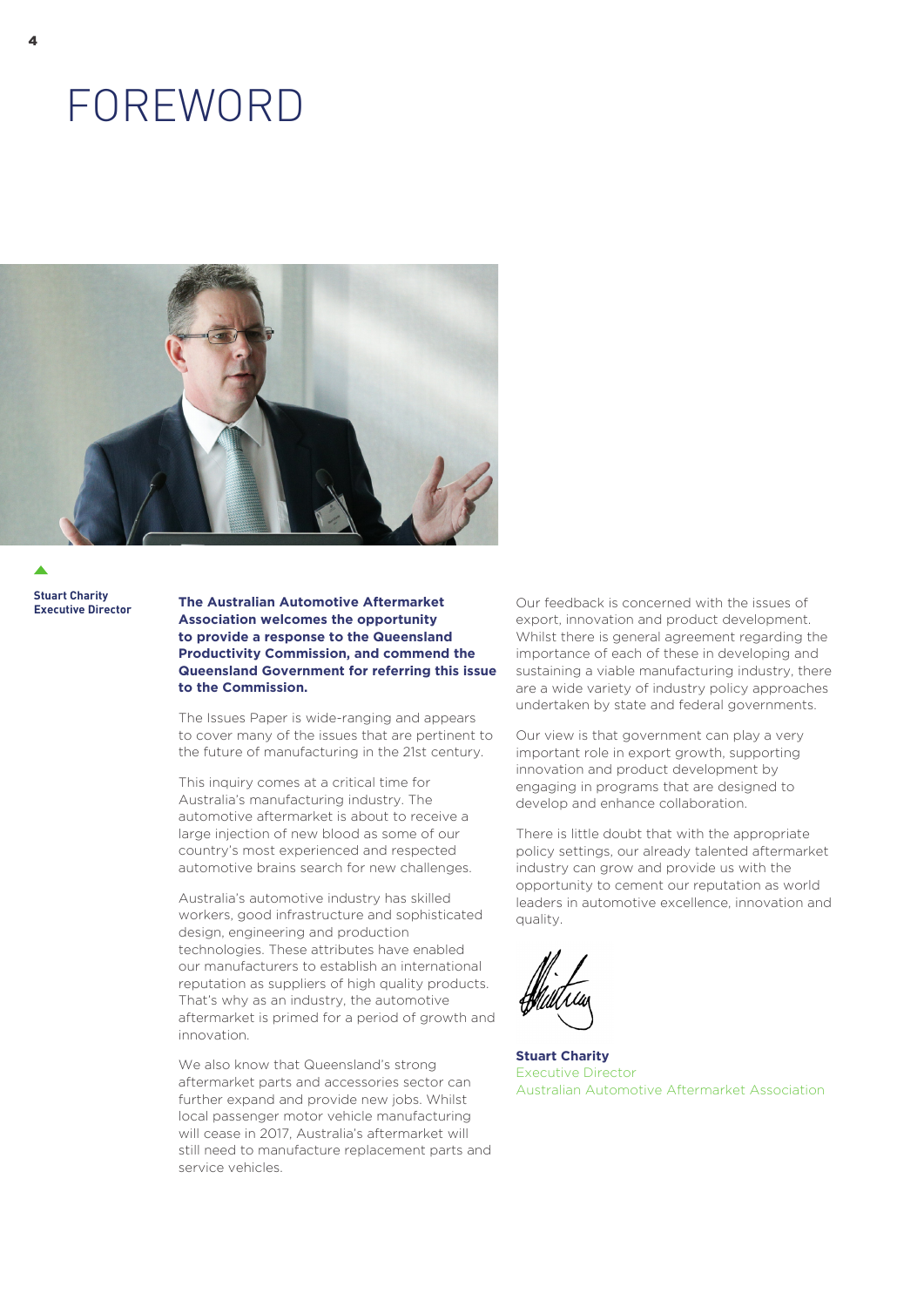### COLLABORATION

**The Queensland automotive aftermarket sector makes a significant contribution to the economy and to manufacturing exports. The aftermarket segment continues to show strong year-on-year growth while in contrast the original equipment (OE) segment is in decline.**

Automotive aftermarket manufacturing represents 36% of all automotive manufacturing in Australia - that is \$5.2 billion per annum. Moreover, the aftermarket-manufacturing sector alone employs 21,000 people directly and exports of Australian manufactured product are increasing. Queensland has over 600 companies engaged in parts manufacturing with 7,500 employees.

If the full growth potential of the aftermarket segment is realised, it can absorb some of the excess capacity, skills and knowledge that become available as the ongoing decline of the Australian domestic passenger vehicle sector plays out.

In the face of strong import penetration, our industry's response has been to move up the value chain from service parts to highvalue specialty products with a technological advantage, such as 4WD, high performance and motorsport components. These products are purchased on innovation, performance and features rather than on price. This competition has created a Queensland automotive aftermarket segment that has the right preconditions to be globally competitive. These businesses have been successful because they have made significant investment in research and development and capital equipment, and have a strong export focus.

Our Queensland manufacturers are producing and exporting world-class automotive components, some of which we illustrated as case studies in our submission to the Productivity Commission Inquiry. The Productivity Commission noted (Chapter 2.6 Finding 3.5) that our sector has achieved yearon-year growth of 3 per cent 2004 to 2012, and that many firms are operating at healthy levels of profitability.

Collaboration is the key to developing new products and expanding into new markets and this can rarely be achieved by a stand-alone commercial entity. Governments and Industry Associations working together are the best method of bringing clusters of manufacturers together to pursue opportunities.

Two initiatives for facilitating collaboration in Queensland's growing automotive and transport equipment manufacturing sectors are:

- Supporting export market development collaboration that leads to collaborative approaches to enter new markets: shared logistics, distribution, and in-market representation.
- Supporting collaborative product development.

There are two key programs that we would like to promote: **Collaborative Trade Fairs and Missions, and the Australian Automotive Innovation Lab (AutoLab).**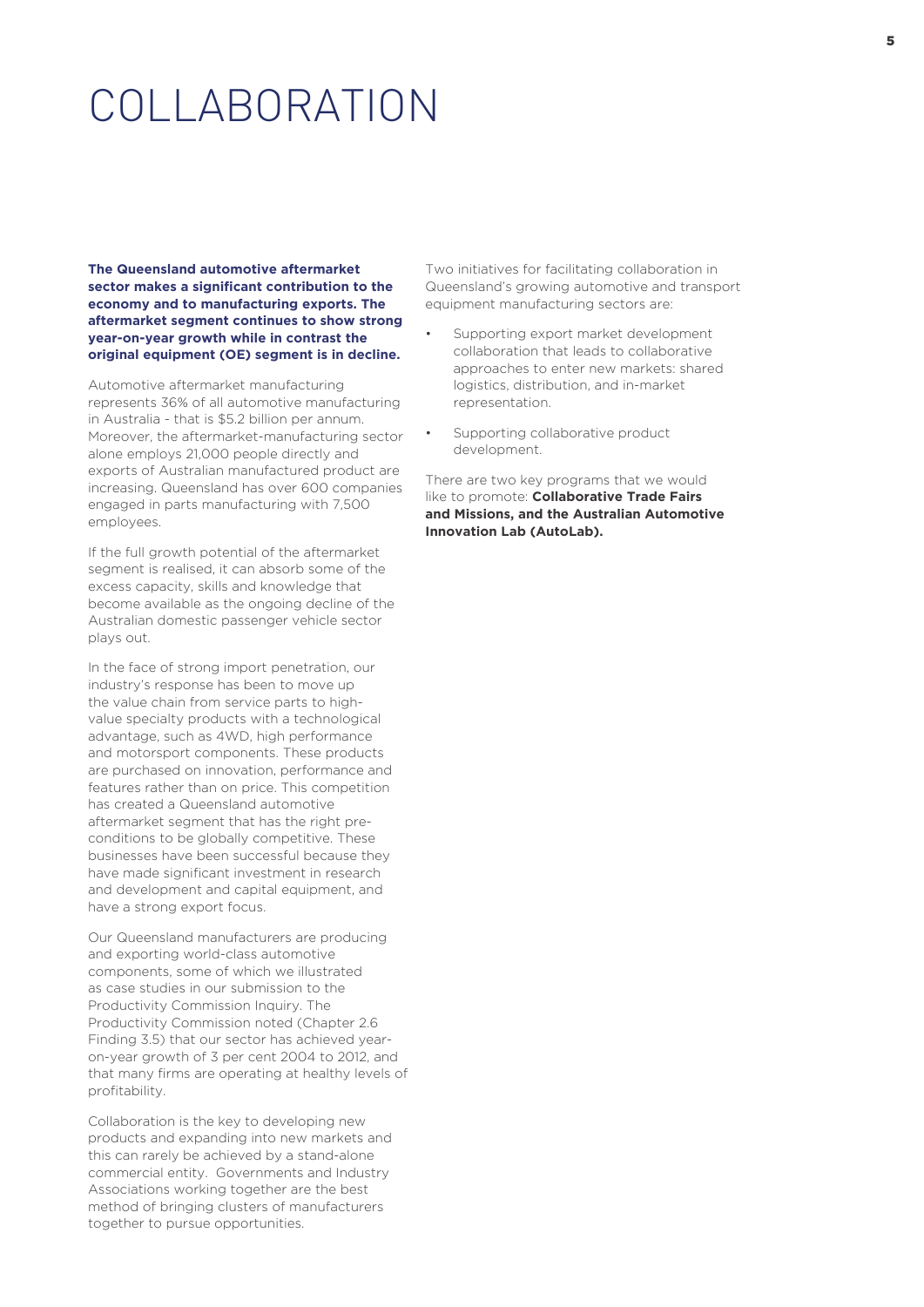### EXPORT SUPPORT: TRADE FAIRS AND MISSIONS

#### **Trade fairs and missions are a good example of program design that encourages and enhances economic benefits from facilitating collaboration.**

We regularly facilitate small groups of companies to travel internationally to jointly explore these markets. We have focussed predominantly on Victorian companies because under a previous state government program, collaboration with industry associations encouraged us to deliver trade fairs and missions programs.

Specifically, industry associations were invited to apply for funding and to auspice the activity. This delivery required the auspice body to:

- Recruit 6-8 companies that complied with set criteria for the particular mission. Qualifying companies received a grant of  $$4,000$
- Determine the schedule of the specific incountry visit program and the associated spin off visits. For example, a mission to a trade fair in one country may include an option for companies to augment the fair with a visit to a neighbouring region or market.
- Conduct all of the logistics including booking exhibition space, arranging the stand building and graphics, booking venues for meetings with buyers, organising networking events, consolidating freight and booking accommodation.
- Provide a full report on the mission accounting for the export orders and the tangible measurable outcomes.

Industry associations received an auspice fee for the management and administration of the program. This money was used to offset direct costs involved in sending a staff member to manage the program in-market and to cover (in part) the direct overhead cost in delivering the project.

This was a genuine partnership. It leveraged our skill in recruiting companies and our vast experience organising and hosting trade fairs and commercial missions. Our manufacturers and exporters are globally competitive and internationally focused, and they need our collective assistance to fully maximise export opportunities.

#### **OPTIMAL PROGRAM DESIGN**

Introducing a similar trade fairs and mission program is an inexpensive way to promote Queensland manufacturing to the world, and provides a good return on investment. Such a program could see companies exhibit together under a Queensland brand at international automotive trade shows, and could provide for promotion of Queensland-made products and brands that are not exhibiting at that show.

In our view, the features of an optimal trade fairs and missions programs include:

- An auspice fee (circa \$10k -\$12k) for the industry association to offset the direct costs of delivering the project;
- Funding for small in-market business matching/networking events (circa \$4k);
- Funding for publicising the export success of these events and recognising the Queensland Government's role in supporting manufacturers (circa \$4k);
- Participation of 6-8 companies per mission, supported with a grant to offset travel costs.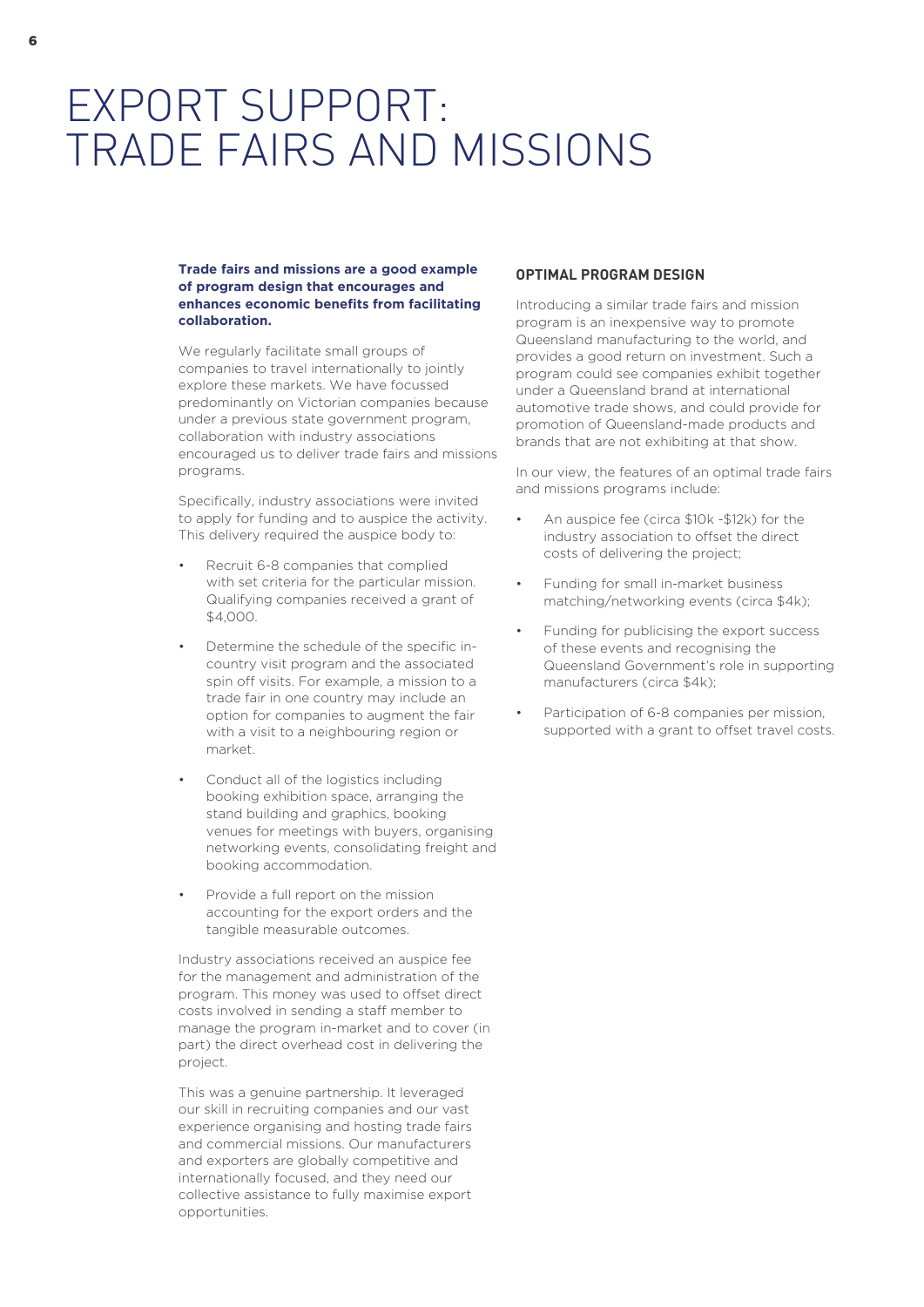### INNOVATION AND PRODUCT DEVELOPMENT

#### **A real vision for the future of the Queensland automotive manufacturing industry is to build upon what we do well.**

Whilst passenger motor vehicle and most original equipment manufacturing will cease in 2017, employment growth, new investment and expansion into new export markets is occurring in some specific segments. Original equipment producers are diversifying into other sectors such as mining and defence, and aftermarket manufacturers are expanding into new export markets. The aftermarket segment continues to show strong year-on-year growth.

The Australian aftermarket has earned an enviable reputation internationally as a supplier of innovative automotive products, and our manufacturers and exporters are well known for their flexibility and their ability to supply high quality product, often in niche volumes, in a timely and consistent manner. Our sector can not only match it with the best in the world, but also has enormous potential for future growth in established export markets as well as emerging markets in Asia.

Supporting automotive aftermarket manufacturers to continue to innovate is one way in which government can support employment and investment growth. The AAAA, together with a consortium of automotive component manufacturers and the Queensland Government, have commissioned a feasibility study into the concept of an Automotive Innovation Lab (AutoLab) based on the SEMA Garage – a highly successful industry fundedfacility based in California, USA. It gives automotive aftermarket product manufacturers access to newly released, and yet to be released, vehicle models and special high-tech tools and equipment required to bring a product concept to market.

The AutoLab would give the aftermarket sector a chance to ensure that new products can be successfully integrated with the latest and emerging vehicle technologies and comply with relevant vehicle and product standards. With access to vehicles that are not yet on Australian roads, new aftermarket accessories and performance modifications could be designed for each new vehicle making sure that as soon as a new model lands in Australia, the aftermarket is ready to supply consumers with quality products.

Many of Australia's globally recognised producers of vehicle frontal protection, suspension components, roof racks, tow bars, side steps, performance parts and other aftermarket products currently send their engineers overseas to access new models so they can design new products. An AutoLab would put high-selling overseas models in our backyard where Australian companies could study them and develop new products. This would also expand the range of vehicles for which Australian companies could make products.

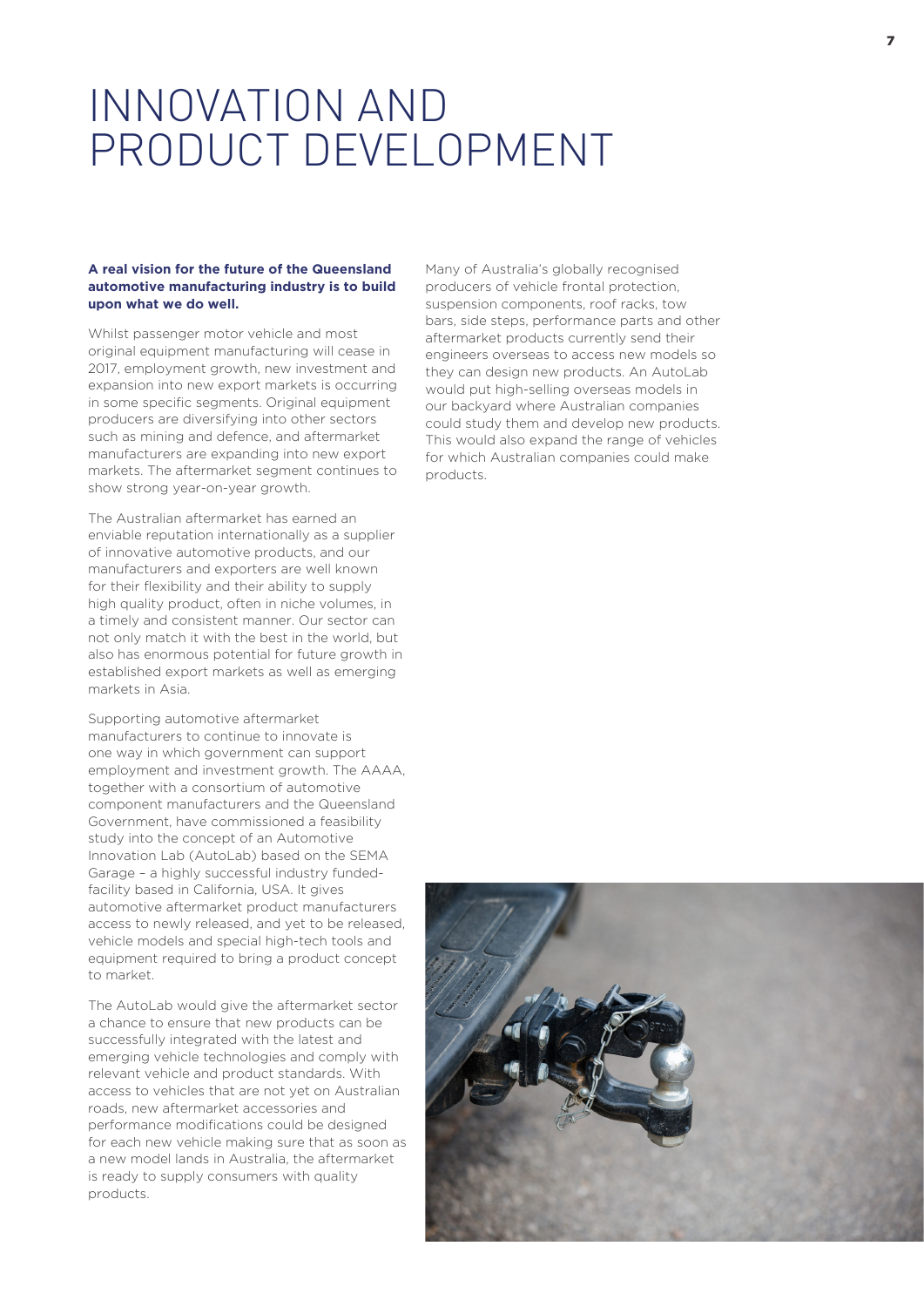If proven viable, the AutoLab will offer automotive aftermarket businesses access to high technology tools and equipment required to take products from concept through to market. It would greatly reduce costs and product development lead-time. An AutoLab will support the design of new safety and performance solutions for car owners in Australia and expand opportunities in the sector's export markets.

The AutoLab would not be a standard research facility – it would be a real-world product design hub. To increase local sales and export market opportunities, Australian automotive manufacturers must have access to new vehicles and the latest test equipment to ensure products meet regulatory and design compliance for vehicles manufactured overseas.

The mix of urban and rural roads in Australia require special purpose modifications to vehicles to ensure that they are fit for purpose in terms of safety and performance. This is especially true for vehicles carrying heavy loads and/or towing, as well as vehicle modifications required for defence, mining, rescue and emergency services applications. These sectors would also benefit from the AutoLab.

AAAA has engaged Grant Thornton Australia, a business consultancy with extensive automotive industry experience to deliver the feasibility study. The study is funded one third by a Queensland Government grant, one third by the AAAA and one third by industry. Almost thirty companies have made a financial contribution to the feasibility study, indicating there is considerable interest in and demand for a facility such as the AutoLab.

The AutoLab is an ideal platform to encourage local companies to collaborate on research and development, and the manufacture of innovative automotive products. If the feasibility study proves the business case and an AutoLab is established, our manufacturers will have greater opportunity to design, develop, manufacture and distribute high quality products that meet both local and international regulations and specifications. We welcome the Queensland Government's support for the concept.

#### **RECOMMENDATIONS**

- 1. We would request that the Queensland Government implement a Trade Fairs and Missions program that supports clusters of sector specific missions to investigate new markets and collaborate activities to enter these new markets
- 2. We recommend that the Queensland Productivity Commission note the excellent track record of support for collaboration in product development as evidenced by the Government support of the feasibility study for the establishment of the Australian AutoLab.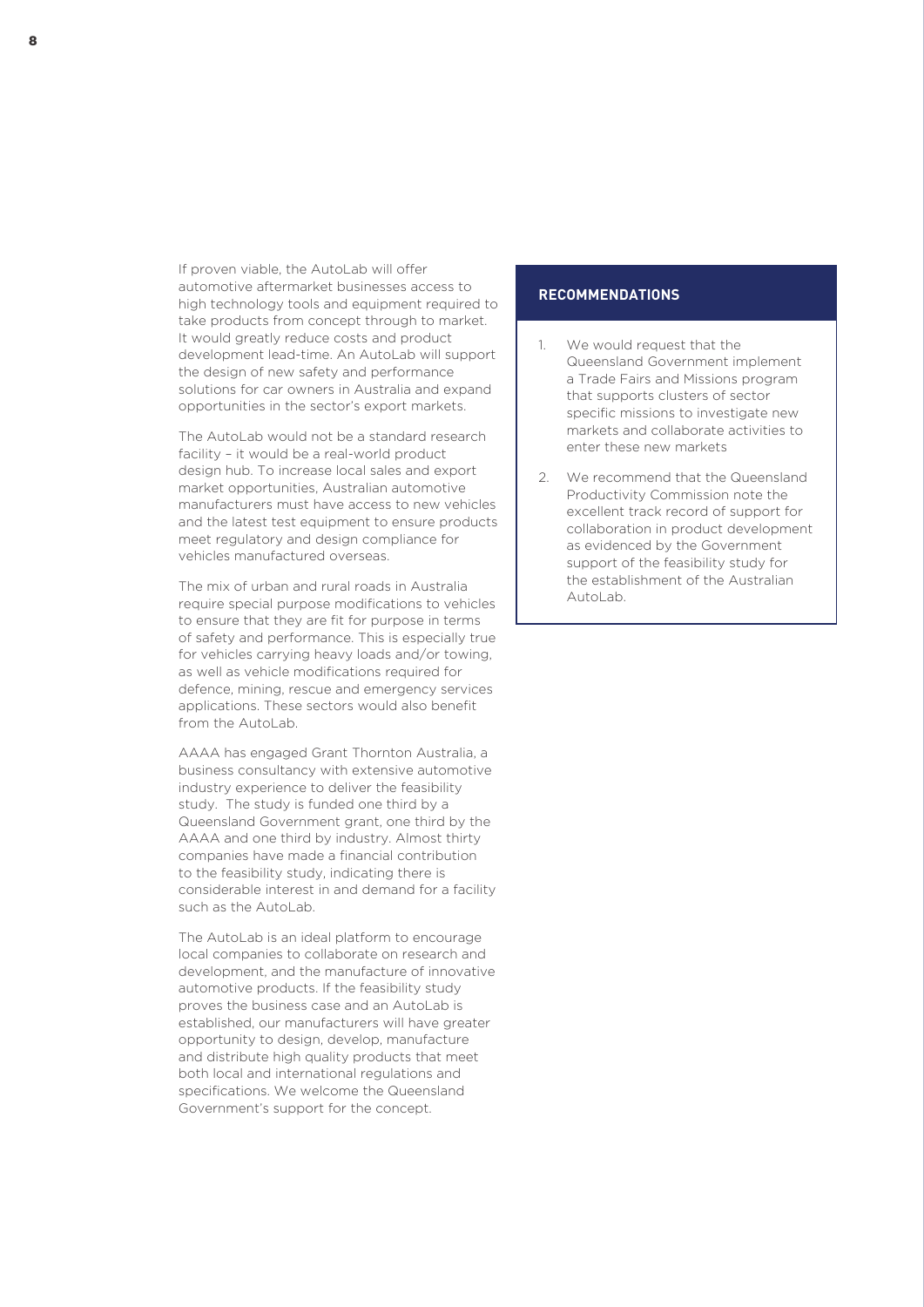